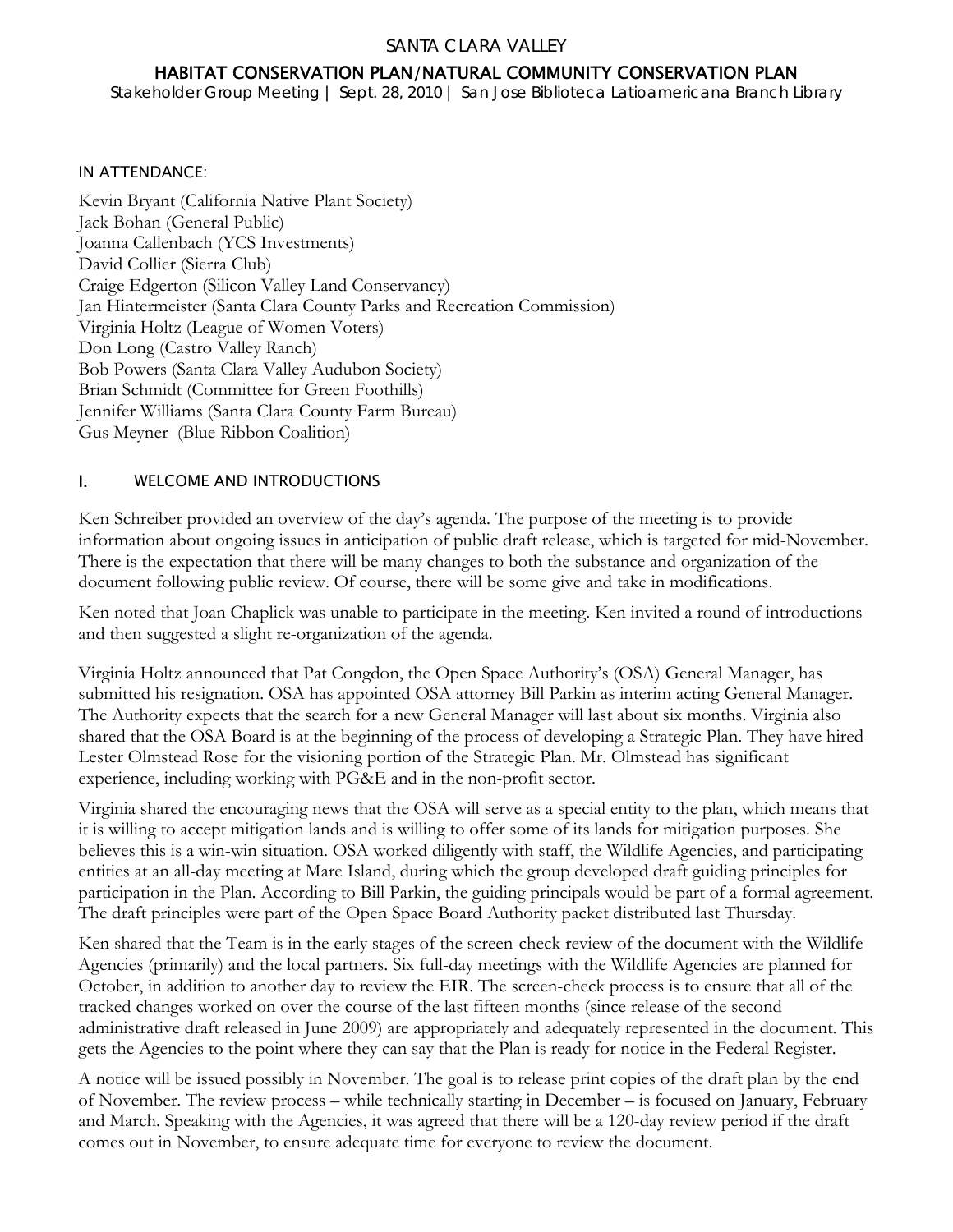This means that the public review process will be complete in late March, possibly the first part of April. The next major target will be to come out with a final draft, which will go through all Agencies for final review and approval in summer 2011. This date will remain general for the time being.

Ken announced that the Implementing Entity (IE) will be organized as a Joint Powers Authority (JPA). At the last meeting, the Liaison group drafted wording for a JPA agreement. The JPA will include the three cities and the County. The IE will also have an implementing board that will consist of cities, counties, the Water District, and the Santa Clara Valley Transportation Authority (VTA). The JPA itself is small because it needs to have the powers to set fees, and the VTA and the Water District do not have this authority as we consider it in this context. The IE will also have a citizen's advisory committee. Stakeholders are good candidates for this committee.

The entire plan implementation process will begin with the receipt of permits from the Wildlife Agencies, which is anticipated to occur in late 2011.

David Zippin noted that the IE has to be up and running in order to adopt the final plan. We anticipate that the IE would be formed in April or May 2011, but the idea is to have them in place prior to review of the final document. There has been no discussion about how to provide staffing and resources for the IE. However, this requires considerable discussion. Trying to have notable resources before beginning to generate revenue will be challenging, though it will be necessary to have some structure in place by mid-2011.

## II. UPDATE ON SPECIFIC ISSUES

David Z. presented a sampling of the issues that will be addressed in the final review draft that were not included in the administrative draft. Many of these issues represent proposed changes to which the Wildlife Agencies have yet to respond. However, we anticipate that they will be approved.

### *A. Covered and No Take Species Update*

David provided an update of the species proposed for coverage in the Plan. Since the second administrative draft, fish have been dropped from the plan, as has the rock sanicle. David shared that the Team has also proposed to the Wildlife Agencies to drop big scale balsamroot.

Kevin Bryant informed David that big scale balsamroot is found in four locations in the study area that are next to trails. They are mostly in Harvey Bear Park. To his knowledge, they are considered separate occurrences or should be given the distance between them.

David and Kevin verified that one occurrence is on Palasu Ridge, which is not covered in the plan. However, there is a portion of Harvey Bear that is covered. David thanked Kevin for the important information and recommended an off-line conversation.

David Collier asked if there other reasons for why this species was dropped.

David Z. confirmed that it has been dropped because of the lack of foreseen impacts to the species. While we proposed to cover it in the Reserve the Agencies had asked why there was the need to cover if no impacts were anticipated.

Also, if the species was found and impacts were anticipated, there is the question of how we can ensure conservation. The species is more common outside the study area. There are fewer opportunities for conservation in the study area.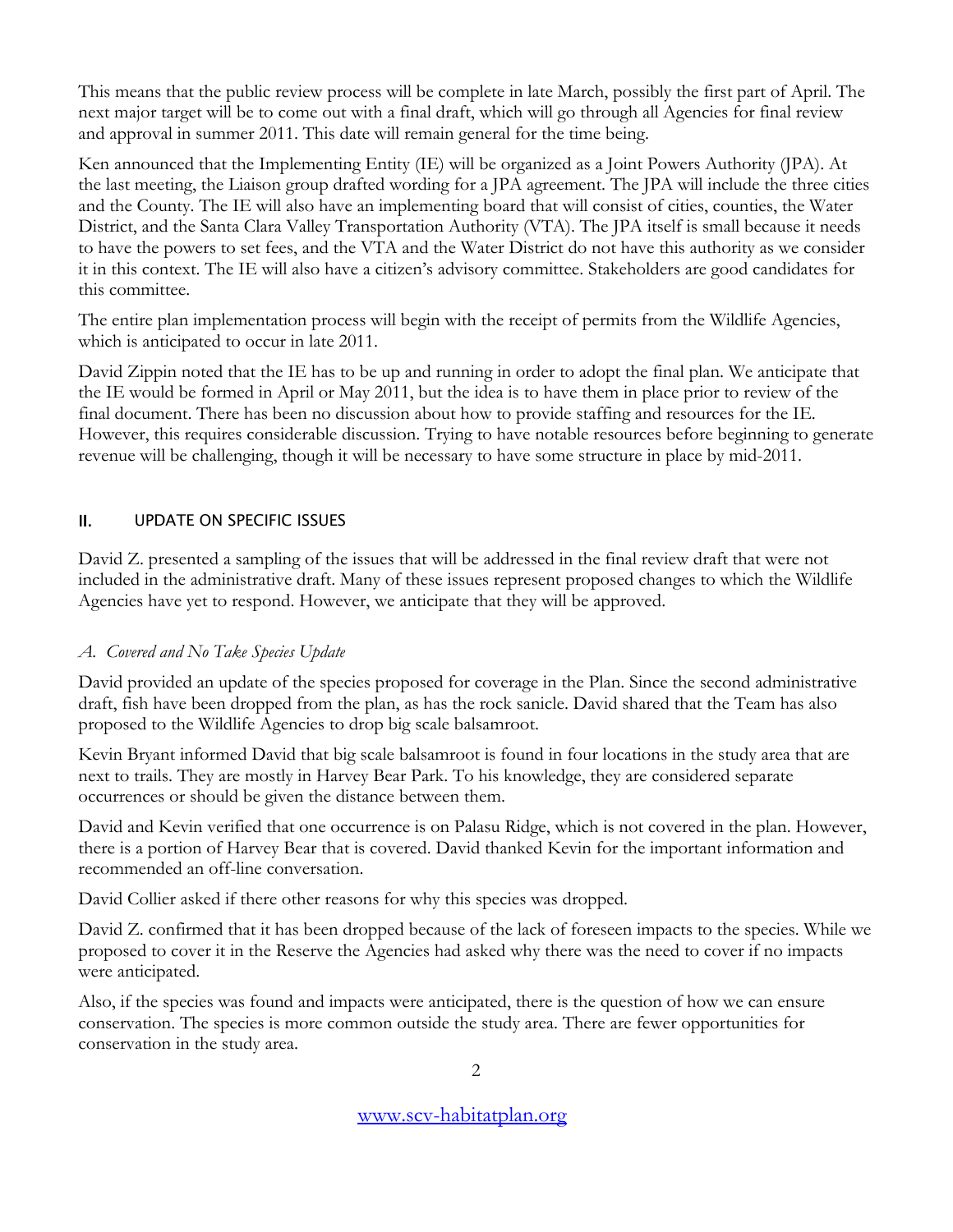David C. referenced minutes from prior meetings that discussed the slight change in approach of this plan to focusing more broadly on conservation of habitat types. He noted that if we are taking that approach, perhaps we should consider this for big scale balsamroot. David agreed that this is a good point, especially in light of the new occurrence records.

Kevin and David briefly discussed the California Natural Diversity Database (CNDDB), noting one Silver Creek species occurrence. However, he is not sure if this is still existing or not.

David Z. continued: the other two species that we are really not sure about whether or not we can cover is the chaparral harebell and Hall's bush mallow. Impacts are low and there are few in the study area, so opportunities for conservation are also few for these species.

David reminded the group of the importance of maintaining a very high standard in order to adhere to the California NCCP Act. To do so, the plan needs to conserve a high proportion of occurrences for every occurrence lost. If no impacts are expected, the Agencies have legitimate question: is it really worth spending the conservation dollars if we are not getting anything out of this?

This is a dilemma that the plan has faced: while it is unfortunate to remove some of the species from the plan, it's also important to be practical by focusing on species that need protection the most. As has been discussed previously, there will be incidental protection to many of those species.

David Z also shared news of an added plan requirement for creating new populations where species numbers are too low. One good example is the San Francisco Collinsia. The only known occurrence of this species is on the eastern side of Highway 101 and happens to be on the margins of Anderson Reservoir. We know at some point the reservoir's water levels will inundate the plants. The goal is to keep in the plan the strategy to relocate the existing population and to create new populations.

In short, David expressed that we are going to great lengths for some species. The Water District wants the assurance of what to do, so we are keeping this plant in.

Ken shared that the basic conundrum is that, in the case of some species with very limited populations, you end up with greater conservation requirements even if you can't get a permit authorizing take of the species. Steelhead is a prime example of this: there are so few Pajaro Watershed steelhead left that the plan requirements became greater and greater. This resulted in an \$80 million conservation strategy with almost no covered activities, with the Department of Fish and Game (FGD) feeling that this still didn't accomplish enough. A similar situation exists with some of the plants for which there are very few occurrences in the study area. To get to the threshold of issuing a take permit, there are more procedures to follow.

Many of our plants are not federally-listed endangered species. If they are listed in the future the plan could be amended. The local partners and Wildlife Agencies are willing to wait until that point. David referred stakeholders to pages 2-3 of the handout (Section 6.3 Condition 1: Avoid Impacts on Legally Protected Plant and Wildlife Species). He noted that these requirements are still under debate.

David noted that the plan used to have several no-take plants. Slowly, these were removed and now the last, Contra Costa Goldfield, has been dropped. This is an issue of simplification of the plan. The problem with this no-take plant is that this requirement was an absolute. David reminded stakeholders that these were extremely rare plants not known to occur. If found, a take could cause jeopardy to the species. To avoid these situations, we had no-take species. This created a legal challenge to the legal take of property. We tried a work-around, but the attorneys were not comfortable with what was proposed.

Now applicants are responsible for ensuring that they are not taking a plant. In other words, the onus is on the applicant. It is not an ideal solution but it is the best that could be done.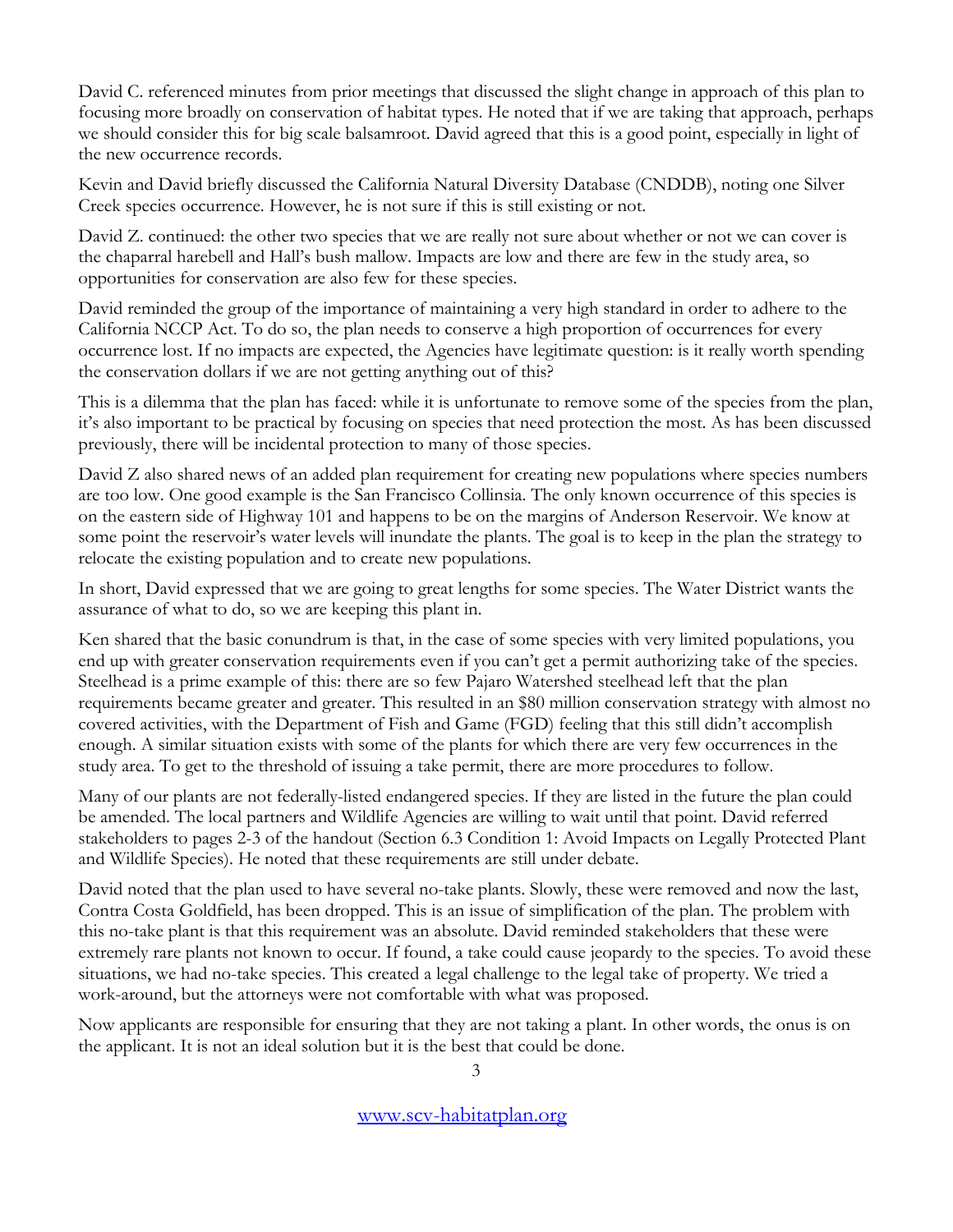Brian Schmidt stated that the issue with this change is that the ESA does not legally prohibit the taking of a species. David confirmed that this is true but noted that the biological opinion will require that a species be conserved. At this point, it becomes a local compliance issue.

Kevin voiced his frustration with this loophole and expressed that he would like to see the plan do something different here. Did the Wildlife Agencies express concern with this? How guaranteed is the avoidance if a local agency can't guarantee avoidance?

David stated that the special status plants not covered by the plan will continue to be covered by CEQA.

Brian asked if enhancements will be directed towards these non-covered species. This is important in the sense of solving an ecological problem. David hopes that when the IE assembles the reserve it will consider other plant and wildlife species that may not be covered. Protecting biological diversity in general is part of the plan conservation principles.

## *B. New Requirements for Selected Covered Wildlife Species*

David moved on to the next item: new requirements for selected covered wildlife species. These are additional requirements to protect habitat for selected wildlife that take shape in the form of requirements to cover model habitat for covered species. Attachments specify how much habitat to protect – these numbers are not yet refined but they will be required based on habitat models as they stand at permit issuance. Refining these figures will not affect compliance with static permits once they are issued.

One stakeholder asked for clarification regarding habitat models. David explained that, for many covered species, there is a model for where species occur. The Golden Eagle is one example, where the habitat model shows the location of primary habitat and secondary habitat. Now there is a requirement to protect a certain number of acres of this habitat. Initially, the plan specified the need to acquire certain land cover types – in other words, land cover, such as Annual Grasslands, was the surrogate for species habitat. This is how many HCPs are designed (the benefit of this approach is that our plan is designed to conserve land that benefits multiple species). However, the Wildlife Agencies wanted more assurance that we would be conserving species habitat.

This is a plan compliance issue and a requirement for all plant and animal species which have models. A good majority of the covered species do have modeled habitat. When the habitat models are finalized and the plan approved, this is the tool the IE will use to determine that they are acquiring enough model habitat. David showed the Kit Fox model as an example.

In addition, the plan includes requirements to acquire occupied habitat for a short list of six species. The agencies needed more assurance that the plan would protect habitat in the right places. They admitted that they do not have enough knowledge of the area as biologists to feel assured that the previous requirements are sufficient.

Acquisition requirements are fairly specific requirements that are designed for Fish and Wildlife Service (FWS) and FGD findings. These are not minimum requirements for preserving occupied habitat. The IE will go to the extent it can to preserve occupied habitat, as this is the point of the plan. This requirement is simply for the Agencies to make findings.

Given this, David shared that the Team also wanted to make sure that this is a requirement that will be easily met. The goal was to find a happy medium providing enough for the Agencies to make their findings and an amount that can be reasonably met with our current reserve design. David thinks we have achieved this.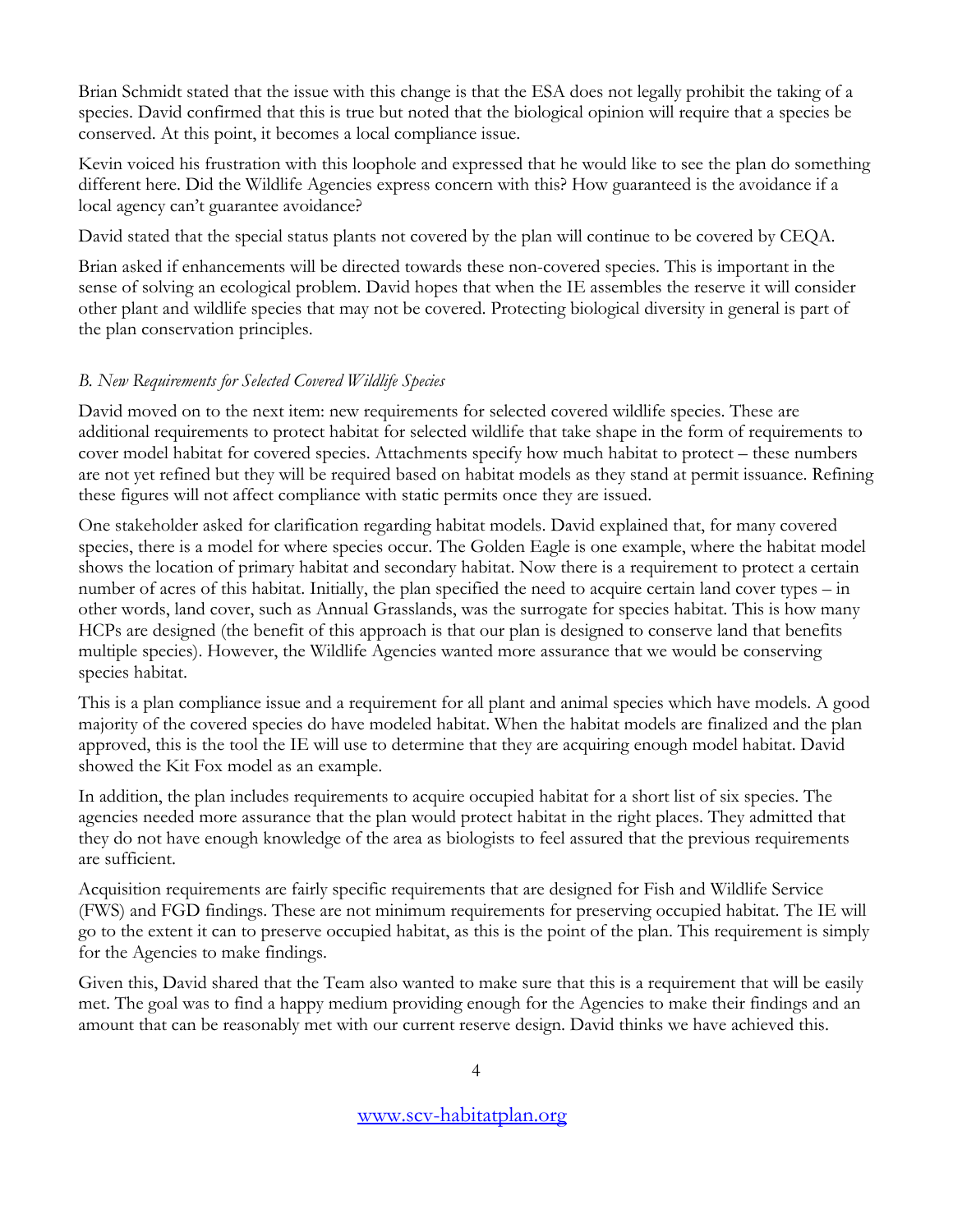One stakeholder asked for a description of the methodology used to establish this requirement.

For example, 30 percent of ponds and wetlands in recovery methods need to be occupied by red-legged frog by 2035. Ponds and wetlands are considered occupied the first time a frog is found in it. We also know that ponds are dynamic, and the plan will accumulatively acquire ponds as frogs are found.

Again, this is not biologically rigorous and is not guiding management, but simply compliance.

In discussing this requirement, David C. expressed that year 45 of plan implementation is a bit late to make adjustments if there is a finding at year 30 that adequate progress is not being made.

David Z. assured him that there will be time to make corrections: we must submit annual reports and we will be meeting with the Agencies on a monthly basis. He then shared plan language that sets an interim checkpoint at year 30.

David C. expressed that it seems late in the game to correct by year 50 if it is found that by year 30 we are acquiring land that is not occupied. He recommended that the Team consider moving the requirement to year 20.

David Z. again noted annual reporting requirements. Also for these species, ponds that are created also count. Restoration can help meet this requirement. He noted David C's suggestion for consideration.

Jan Hintermeister suggested including a section in the plan that provides an overview of what's happening in terms of acquisition, enhancement, management and monitoring for each species. Perhaps this would take the form of a 2-3 page bullet list of all criteria for each species. David referred him to Chapter 5

Section 5.4.7. Did the section before have this section.

One stakeholder asked if this new requirement allows Wildlife Agencies to be more specific in their findings. David confirmed that, yes, this provides more detail for the decision documents they are preparing. If Wildlife Agencies are sued they will be sued regarding their permits, and these documents will be the basis of their legal defense. Details in our plan will mirror what is in their decision documents. Documentation of the value of the plan for the species and the ability of the plan to meet regulatory requirements benefits everyone.

# *C. Reserve Unit Management Plans and Timing of Land Management*

David reminded the group that previously the plan included the development of system-wide reserve management plans for fire, wildland fire response, monitoring, recreation and exotic species control. These were meant to be plans that would apply to the entire reserve system to govern what would happen related to these topics. The plan was also to create individual management plans for self-contained units with relatively small geographic areas. The reserve plans would be based in part on the system-wide management plans.

To simplify the plan, it now includes six units where management plans are likely to apply. Management plans for each unit now incorporate all elements of the topic-specific reserve management plans. Management may occur earlier a result of this simplification.

David then addressed a second item or new section that acknowledges the reality of this plan. One of the challenges related to the plan is that most of the funding for land acquisition will be tied to sources other than development, including county parks, state and county grants. Most of these funding sources will be frontloaded, which means that acquisition will happen regardless of the pace of development. At the same time, the majority of the funding sources for management are development fees. There is a concern that there will be an imbalance between acquisition and management. We have seen this in East Contra Costa County: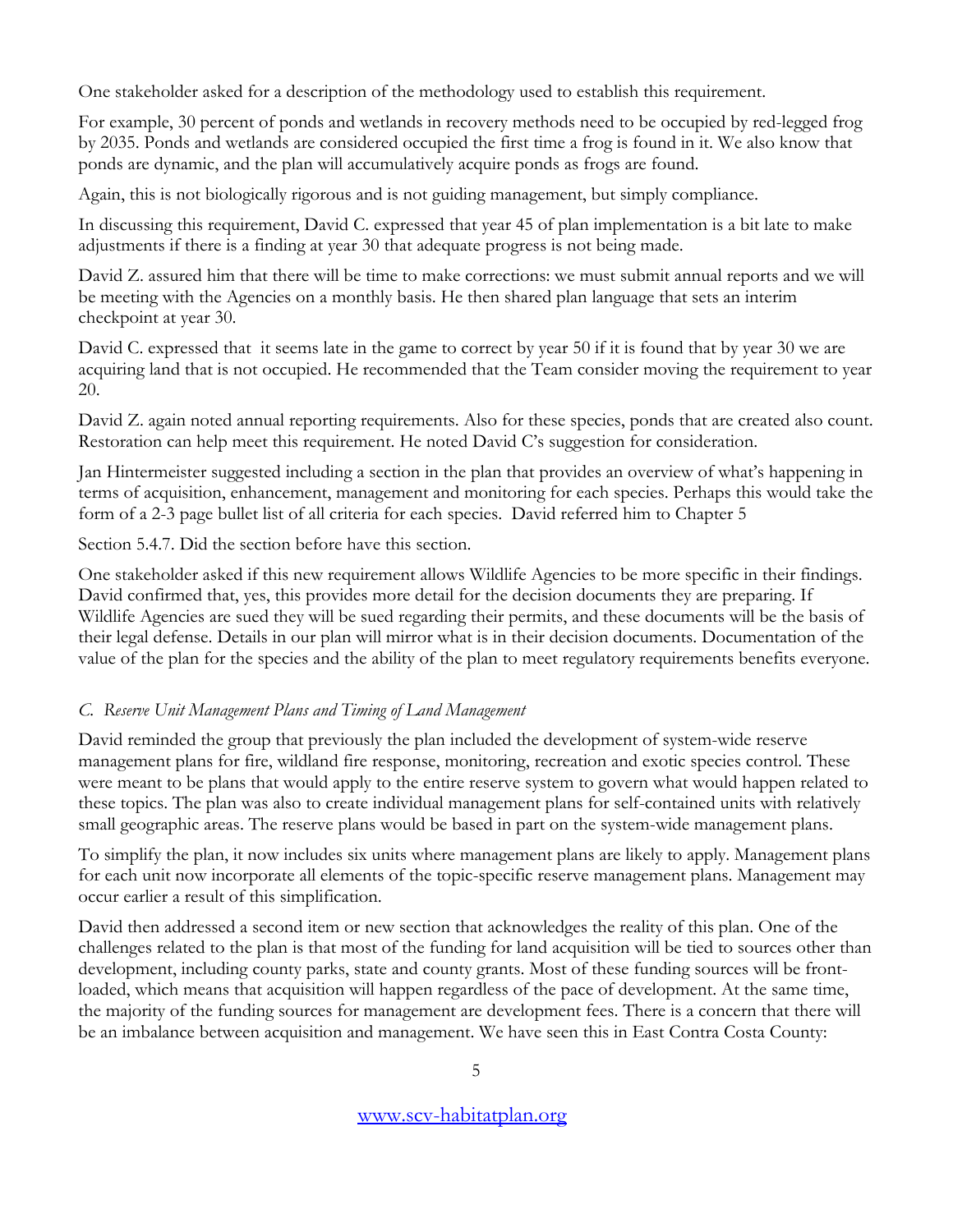roughly \$23 million has come in for land acquisition in the first few years, but there is very little money for land management. As a result, the County is assembling a reserve system quickly and is far ahead of their impacts. At the same time, fees to fund management are very few.

This new section is about anticipating this issue. If this occurs in Santa Clara County, it's alright to defer management of non-essential tasks to years when funding is not available. The deadline for this is 5 years (five years or when funding is available – whichever comes first). We've defined essential management tasks, including the need to ensure that the site doesn't degrade below existing conditions. However, we may not necessarily be able to enhance property if funding remains unavailable.

Kevin asked, what's the "fail safe" if there is still no money for management after five years? David noted that this is described in Chapter 9. This scenario may result in the need for Draconian measures, such as stopping take authorization or pursuing loans for the IE. The real issue is that we don't want to discourage the IE from acquiring land when it is opportune to do so.

Management of land using development fees can only apply to newly acquired lands. At the same time, the IE has some flexibility to spend money on what it needs to. Some money is earmarked, but development fees are not. This means that development fees may fund mitigation in County parks. However, developers won't get credit until mitigation of their own impacts take place.

Wildlife Agencies are most concerned with acquiring land. This is the irretrievable resource required to make sure that species do not disappear. Essential management will be required to ensure lands don't deteriorate beyond their current conditions. For example, on some acquired land the IE will have to maintain grazing so species do not disappear, even if there is no management money to redesign the grazing plan or to implement additional actions.

As long as the IE can demonstrate a good-faith effort, there is enough flexibility in the current Stay-Ahead Provision. If they are not complying in this case and in many others, then this becomes a compliance issue.

Wildlife Agencies want these plans to succeed and will do as much as they can to support successful implementation.

Ken commented that the issue of the potential imbalance of funds for acquisition and land management may not have been on anyone's radar screen five years ago. Part of the problem is that there is no understanding of when the economy is going to recover. The designated five-year period is a reasonable time frame. Progress towards this and other requirements will be a very important part of the annual review and the major review every five years. Wildlife Agencies will raise red flags if there is not compliance at these points.

# *D. Implementing Entity Update*

Ken announced that the IE will be a JPA composed of partner agencies. The IE will be composed of two decision-making bodies: a governing board and the implementation board. The new plan section provided (packet pages 15-16) describes these agencies and how they relate. The previous functions assigned the JPA will be given to the governing board. The Board would be elected by the partner agencies.

One stakeholder inquired about whether a reference to monthly meetings of the IE was a new provision. Ken clarified that regular IE meetings were always assumed. Wildlife agencies wanted us to specify monthly meetings. This is a good thing.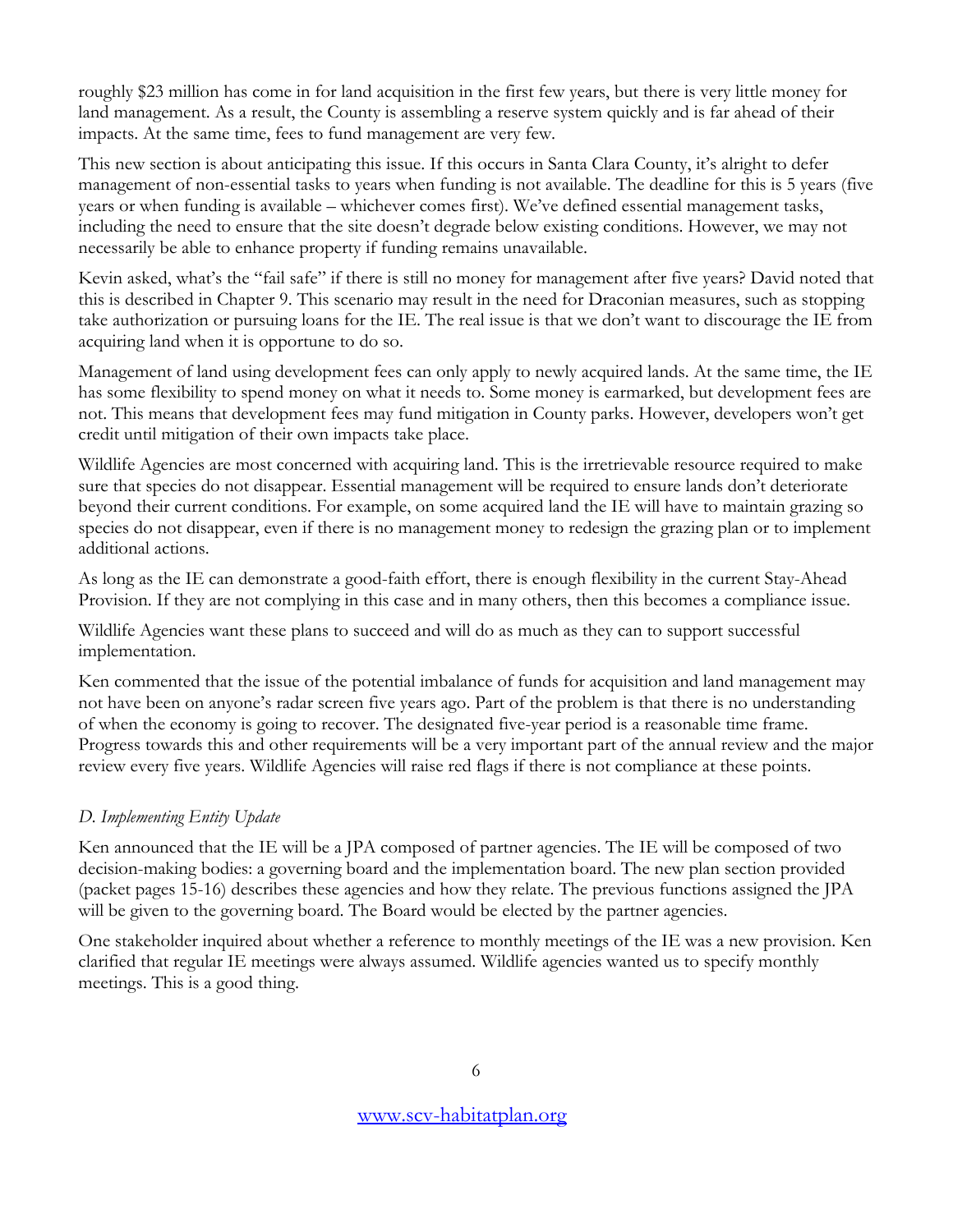# *E. Funding Update*

David referred stakeholders to new plan language related to local funding. The Santa Clara County Open Space Authority (OSA) is no longer a permittee under the plan. However, they could get take authorization under the special entity provisions. In the past, we assumed that because they would sign the agreement they would commit to a certain amount of land acquisition. We assumed roughly 10,000 acres. This number was a projection based on a historic retrospective assessment of acquisition. This has changed.

The OSA is not committing to a certain type or amount of acquisition. However, it is committing to supporting the plan, in part through acquisition. The draft agreement is carefully crafted language. The OSA has stated their intent to acquire a particular amount of land. This is a principle that the Board has adopted and expects to formalize with the IE once it is up and running.

The OSA intends to acquire 7,500 acres and enroll up to 1,000 existing acres into the reserve system. This gets us 85 percent of the way to what we intended. The OSA intends to do more in the future but can't commit to it legally.

There are also other acquisition sources. Non-profits like The Nature Conservancy, the Peninsula Open Space Trust, and foundations all have a history of acquiring land in our study area. One stakeholder asked if the plan has to involve commitments on the table. David confirmed that this is not a necessary plan requirement.

One stakeholder followed with a question related to the definition of assured funding. David explained that many plans in the past have had far fewer funding stream assurances. We have a large proportion of our funding fairly well guaranteed from fees, from commitments on the part of the County, and so forth. There is also a very strong track record of Section 6 funding. This is a finding commitment the Wildlife Agencies are very comfortable making, in part because we are now providing an endowment to fund management in perpetuity. Before, we promised that we would develop a solution. Now we have a solution, strengthening the assurances we can provide.

David C. commented that, to him, intentions do not mean the same thing as an assurance.

Ken commented that there are five major funding sources, and each comes with a level of notable risk. For example, the Federal government could decide to eliminate the Section 6 land acquisition program, or voters of California may decide not to approve future bonds for parks. This process has to make promises based on reasonable assurances, but also understanding that things may change over the years.

On the other hand, there may be sources that we do not anticipate having. The Moore Foundation in Contra Costa County is a significant funding source that the County did not anticipate.

Ken and David have met with staff with the Packard and Moore Foundations regarding funding for the HCP. In the experience of Contra Costa County, the Moore Foundation expressed that one of the great values of a Habitat Plan to foundations is that it provides a strategic approach to land acquisition in the context of protecting species and habitat. Foundations are often put in a position of questioning whether or not they should invest in specific projects or land. The Habitat Plan facilitates rational decision-making related to grants.

Virginia commented that she has a sense that the Moore Foundation is interested in moving further afield and expressed the need to keep them in the loop.

Ken agreed and noted that this group has a very good start in communicating with foundations, and that it will work more with them.

7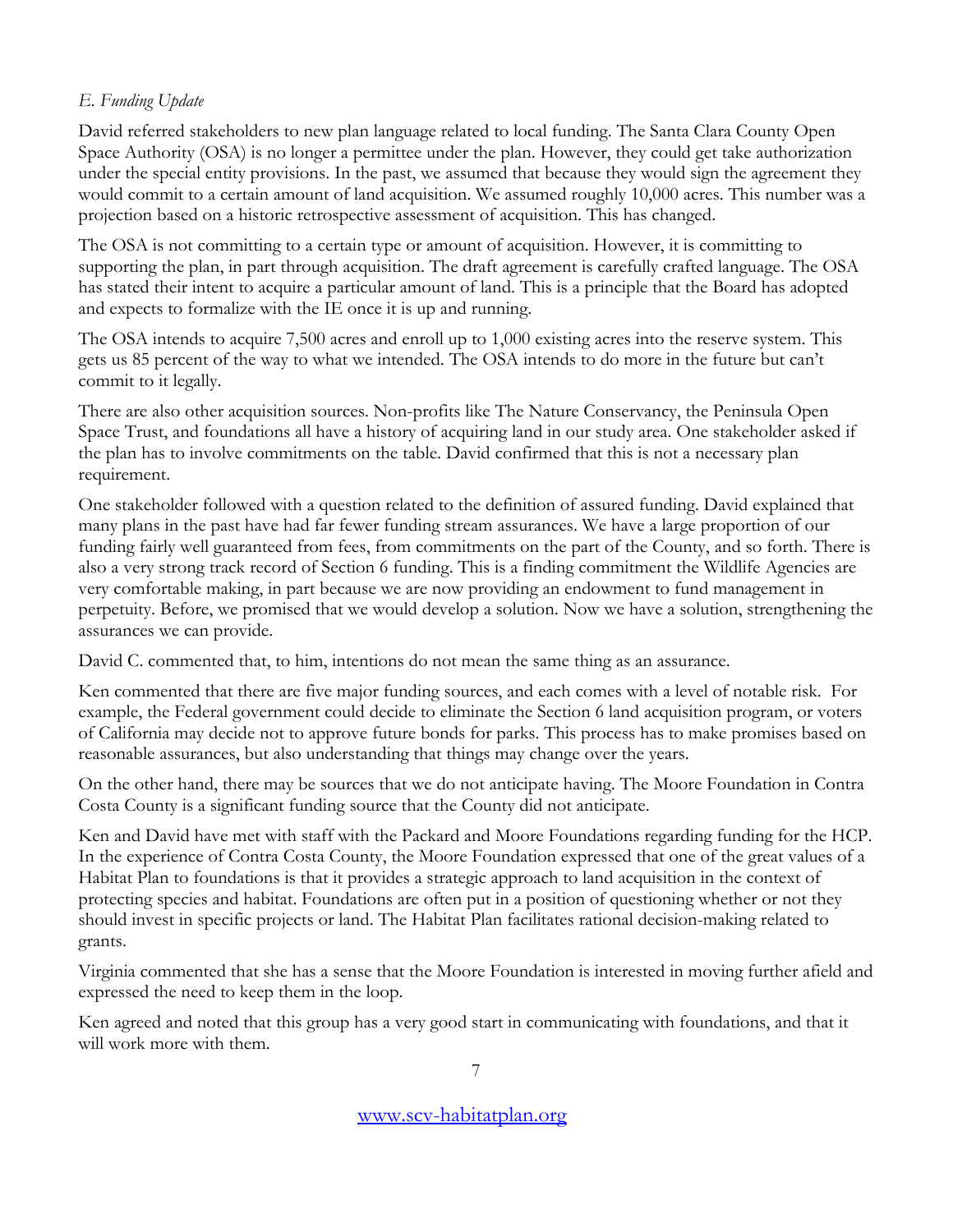Kevin asked if, under the Stay-Ahead Provision, the lack of money for management would slow take authorization. Ken confirmed that this is a possible feedback mechanisms to slow take down if adequate plan funding is not available.

Ken asked Craige Edgerton to provide a bit of information about the Silicon Valley Land Conservancy. Craige explained that the conservancy is a small, local nonprofit with approximately 1600 acres of butterfly preserves and agricultural lands. The organization was hit hard by the market a couple of years ago, in the middle of a deal to preserve agricultural land. Today, it has a new Board and is back in business. At a conservancy meeting last month, Craige brought up the issue of whether or not there is a role for it to play in the plan. He believes that there is, though this remains undefined. The Silicon Valley Land Conservancy is a very local organization with 12 years of experience in acquisition, management and related issues.

Ken noted that the California Range Lands Trust is another organization we may wish to consider or factor in to this that we have not. We have been doing outreach with them and they may well be a player. There are many other potential players and will be many more in the future.

## *F. Fee Update*

Ken provided a brief overview of the fee structure that has been designed for the plan, noting that a lot of work has been done on this. A Liaison Group member once asked if there is a way to recapture the local costs of putting the plan together. Now, the plan includes a plan preparation fee that will be spread over the 50-year permit term. This fee is very small.

The biggest fee that has been recently added is the endowment fee. The Team decided some months ago to investigate putting into the base fee an endowment amount. Right now, as a property owner you have to provide the endowment as part of getting an ESA permit. You provide acres of mitigation and a cash amount sufficient to generate revenue to maintain that land. The endowment fee turns out to be about 20 percent of the base fee.

One of the problems this addresses is the need to make up cash later on. The good news is that by various adjustments which the Agencies have encouraged, we have kept the total cost of the plan's fees about where they were in both the First and Second Administrative Drafts. In other words, the base fees haven't gone up from what we've told people in the last couple of years. This is the big change on fees.

Ken then discussed the riparian impact fee on urban development. This was based on having fish in the habitat plan and the need to improve routes in the urban areas for passage towards the hills. Now that we don't have fish, some of the attorneys began to question the nexus under state law. We continue to struggle with this issue. Ken thinks that the plan may not include this fee after all is said and done.

Trying to make an argument that urban riparian setbacks help red-legged frogs would be hard to defend.

In response to a question from one stakeholder, Ken stated that the buffer in these areas would not be dropped. Rather, the question is to what extent the IE can charge a fee for encroachment into the buffer. There has always been an exception process. You also had to pay a restoration fee for the encroachment.

David C. requested that a biologist weigh in on the option of removing the riparian impact fee from the plan. As you get close to the riparian environment, you are impacting other species. Fee could be reduced due to the removal of fish, but it does seem that development will have a biological impact. Scientific opinion is very important.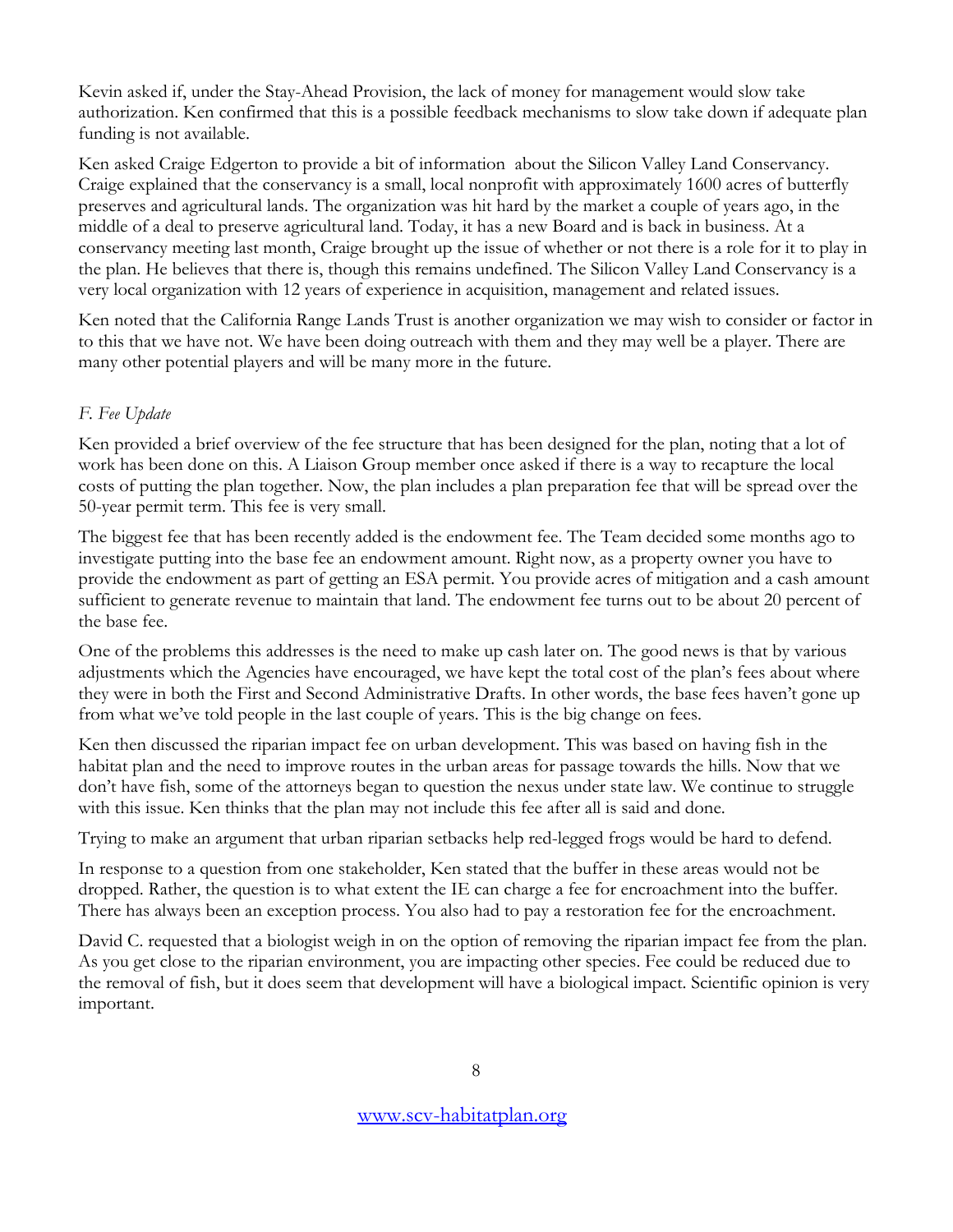Ken confirmed that this is the discussion currently happening. There are major concerns with fees being defendable.

Fish biologists at ICF are the ones who are providing the guidance on this. Ken can also certainly give Jerry a call. David would like to see documented opinion to back up any change that appears in the document on this point.

Craige asked about the possible role of the Three Creeks HCP in this matter. Ken stated that this plan will only cover water district covered activities.

One stakeholder commented that removing plan coverage doesn't remove take; now it's about who gets caught. Correct, and if CEQA concludes that there is an impact then developers will need to make adjustments accordingly.

Brian noted that the cities can rely on any nexus sets within their jurisdiction. Why are the lawyers restricting themselves to the incidental take permit if the agencies being sued would be the local agencies with police powers?

Ken clarified that the Wildlife Agencies would be sued, not the local agencies.

Brian commented that if the cities apply the ordinance it seems they would be the ones getting sued. If you sue the cities they will have the nexus established

Craige asked, what is the long-term rate of return they are pursuing on the endowment fee? Ken referred to page 33, noting an annual return of 1.91 percent. Stakeholders briefly discussed the fee schedule.

In response to a stakeholder comment, Ken confirmed that wetlands and any number of species that are wetland-related are covered. The challenge with wetlands is that the plan doesn't obviate the need for a permit with the Army Corps of Engineers (Corps) and the regional water quality control board

In response to a question from David Collier regarding discussion during the previous stakeholder meeting, Ken confirmed that there is a new-found motivation among the Corps to participate in HCPs. The basic position in the past is that the Corps does not want to buy into anything but a project-specific review.

Joanna Callenbach raised the issue of the serpentine land cover fee, and referred to the fee table on page 36. She asked Ken how certain he is of this acquisition clause, noting that this is a lot of money.

Ken briefly discussed the history of serpentine land acquisition. Acquisition of serpentine land tends to be more expensive than other land. Land values fluctuate greatly and if agencies have a mitigation requirement land values soar. Management cost and monitoring cost for serpentine is notably higher than it is for other lands, in part because you have to begin management and monitoring on day one. Also, the "mitigation ratio" for serpentine land is notably higher than it is for other areas.

Part of the thinking behind the separate fee is that it was not fair to incur costs and spread them out over other people's impacts. Second, we want to discourage people from developing serpentine land. Those who do should carry their full burden on this.

Ken also noted that for nesting and nest-related foraging habitat, there will be a fee for the western burrowing owl.

Jan referred to page 29 of the stakeholder packet, which talks about covered activity occurring nearby a burrowing owl nest. He requested that it be made clear in this description that the more detailed study area is the area under discussion and that, when talking about fees, the plan is referring to the finer-grain locations. Ken confirmed that nests outside study area are not covered by this plan. However, the hope among Fish and